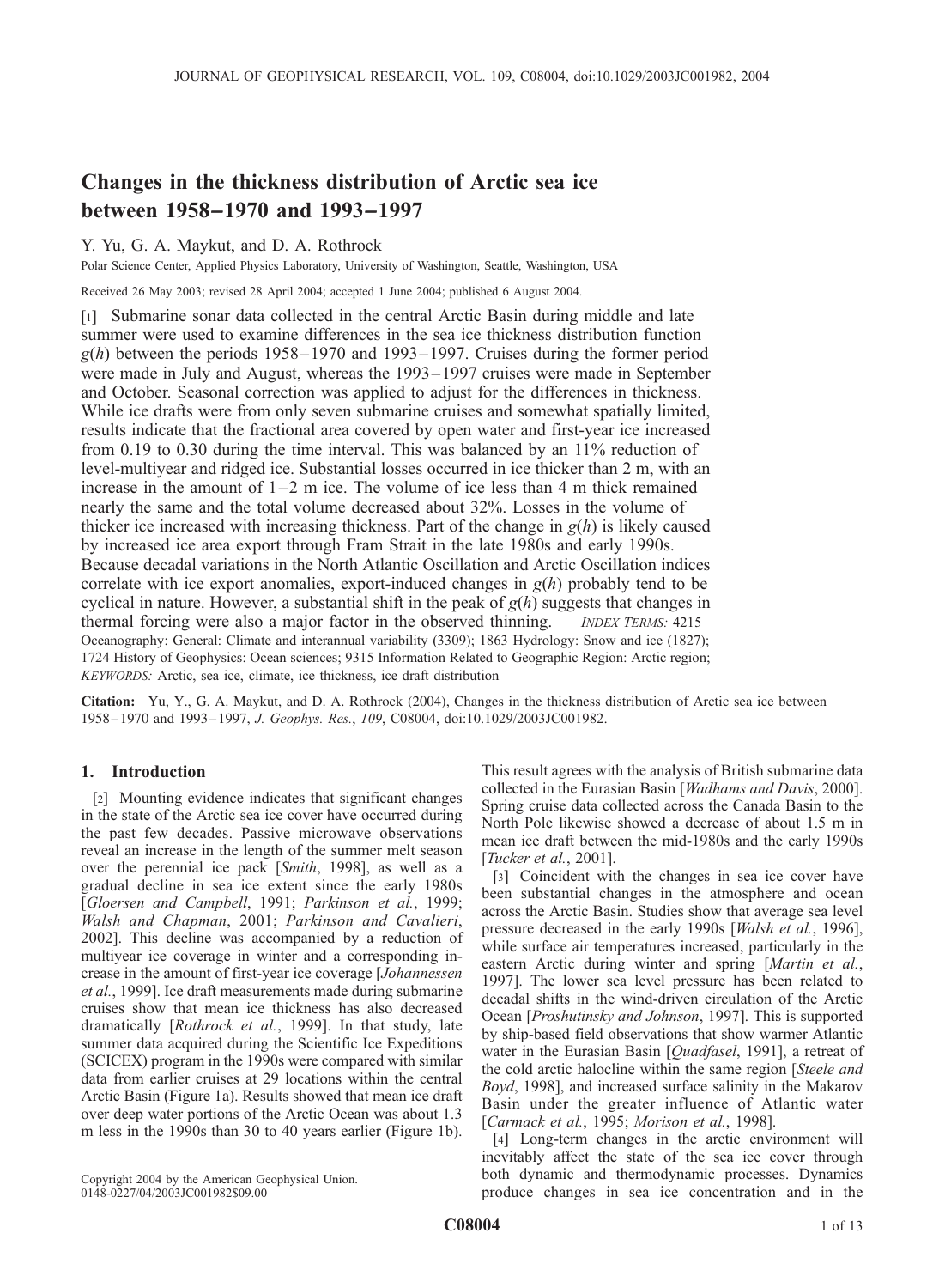

Figure 1. (a) Submarine cruise tracks used in this analysis. Tracks from the early cruises (1958 – 1976) are indicated by dotted red lines, and those from the 1990s are indicated by solid blue lines. The numbers indicate locations where comparisons were made. The area from which SCICEX data could be released is the interior of the solid black polygon, the so-called ''SCICEX Box.'' (b) Changes in mean draft from the early period to the 1990s. The change at each numbered crossing is shown numerically. The crossings within each regional group are given the same shading equivalent to their group means. From Rothrock et al. [1999].

amount of ridged ice through variations in ice deformation and transport [Maslanik and Dunn, 1997]. Thermodynamic processes dominate the annual thickness cycle and strive to maintain an equilibrium in ice thickness [Maykut and Untersteiner, 1971]. Regional ice volume can be modified by long-term changes in thermal forcing, or by changes in the distribution of ice thickness related to dynamic processes. While either dynamics or thermodynamics can alter the mean thickness of the ice pack, these processes normally interact, making their effects on the ice cover difficult to separate. Ice divergence, for example, generates open water and reduces average ice thickness; at the same time, thermodynamics act to mitigate these changes through rapid ice production in the newly opened leads and areas of thin ice. In the case of ice thinning due to climatic warming, the magnitude of the observed decrease in average ice thickness could have been enhanced by a more divergent ice motion field, or reduced by greater convergence. This interplay between ice dynamics and thermodynamics has been demonstrated in a modeling study by Zhang et al. [2000] showing that interannual variability in sea ice concentration and thickness is driven by both anomalous ice advection and summer melting.

[5] Although previous studies have focused on changes in average ice thickness, it is clear that the reason for such changes can be difficult to interpret from this information alone. A decline in mean ice thickness could be simply the result of an increase in thin ice, or it might reflect a decrease in the amount of thicker ridged ice, or both. Here we revisit the data used by *Rothrock et al.* [1999], looking this time at changes as a function of ice thickness to see whether there are clues as to the cause of the observed differences.

## 2. Approach

[6] The large-scale response of sea ice to environmental changes depends primarily on its aggregate properties characterized by the ice thickness distribution  $g(h)$ , a probability density function describing the relative area covered by different thicknesses of ice within a particular region. This function is defined as

$$
\int_{h_1}^{h_2} g(h) dh = A(h_1, h_2)/R, \tag{1}
$$

where  $R$  denotes the total area of some region  $R$  and  $A(h_1, h_2)$  is the area within R covered by ice with thickness h in the range  $h_1 \leq h \leq h_2$  [Thorndike et al., 1975]. Changes in  $g(h)$  alter not only the mean ice thickness, but also the large-scale mechanical properties and regional heat and mass balance of the ice cover. Information about  $g(h)$  is thus of fundamental interest in a wide variety of scientific and engineering applications. The most practical way to estimate  $g(h)$  at present is to use submarine sonar records taken from cruises, which typically yield ice draft data with a horizontal resolution of about one meter over distances of thousands of kilometers. Ice draft  $d$  is the vertical distance from sea level to the bottom of the ice and accounts for about 90% of the ice thickness. It can be converted to thickness by assuming that the ice is, on average, in hydrostatic equilibrium with an average density of 900 kg  $m^{-3}$ , meaning that  $h \approx 1.11d$ . Converting to h is often useful for comparison with model results and for computing thickness dependent quantities such as ice volume.

[7] Here we focus on the distribution of ice draft and thickness in the central Arctic using data collected during the same submarine cruises described by Rothrock et al. [1999]. Ice draft data derived from three SCICEX cruises in the mid-1990s were first used to examine year-to-year differences in six different regions. Interannual variability is found to be significant. To facilitate comparison with earlier data taken 1958-1970, the SCICEX data were reanalyzed to obtain distributions with a draft bin of 1 m. Results from the SCICEX cruises were then separated into four regions and averaged over the 3-year period. Comparison with similar averages from the 1958 – 1970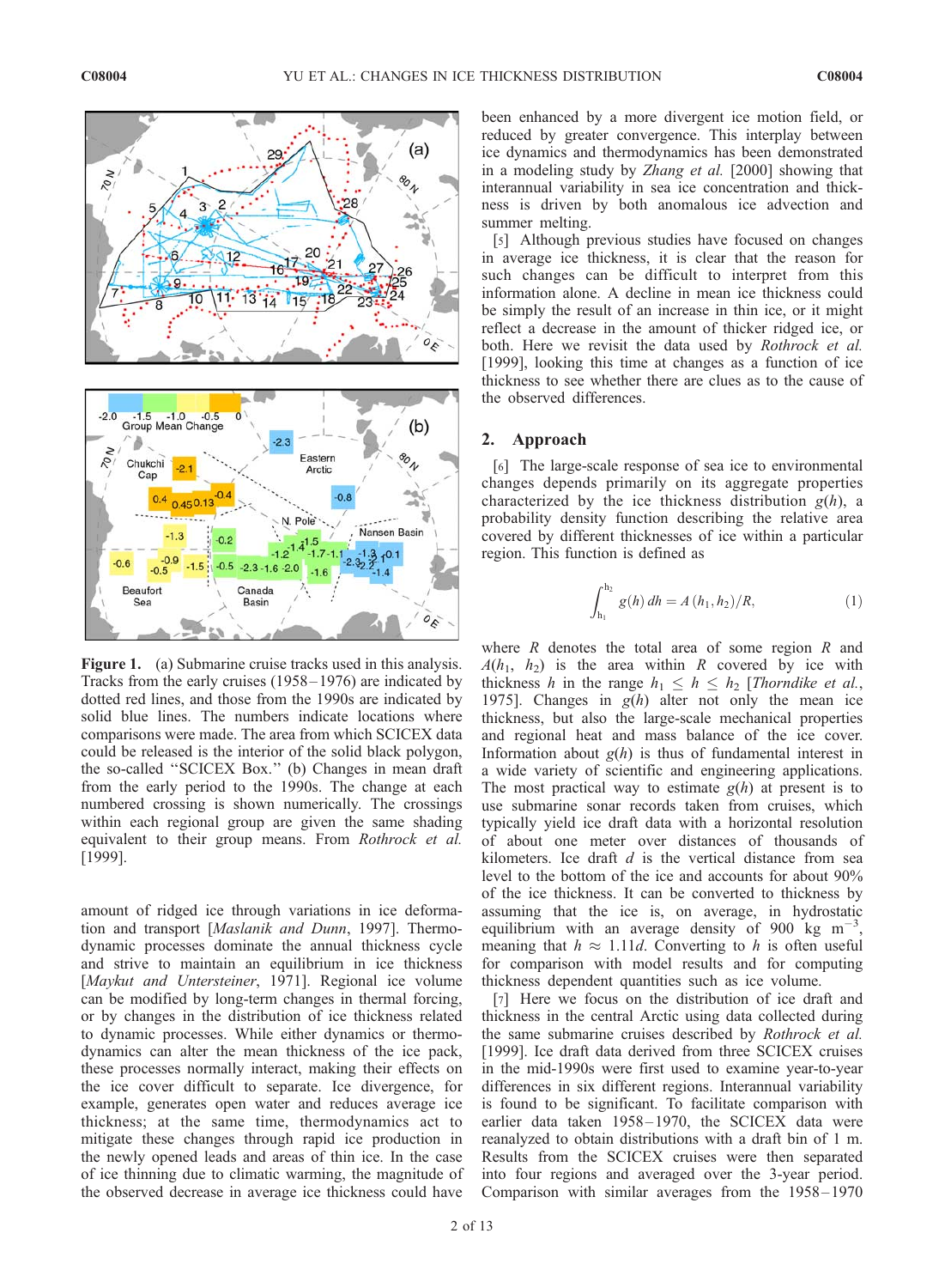

Figure 2. Ice draft comparison between analog chart and Digital Ice Profiling System for (a) profiles, (b) area fraction, and (c) cumulative distribution. The data were recorded along a 5-km SCICEX transect on 9 September 1997.

cruises in these four regions show major changes in  $g(h)$ between these two periods. Possible reasons for these changes are discussed.

# 3. Ice Draft Observations

[8] Data used in the analysis were obtained by seven U.S. submarine cruises that took place during middle to late summer. The four earlier cruises were made between 1958 and 1970, specifically, August 1958 (USS Nautilus), August 1960 (USS Seadragon), July-August 1962 (USS Seadragon), and August 1970 (USS Queenfish). Cruise tracks during this period are indicated by the red lines in Figure 1a. Data for the 1990s were taken from three late summer SCICEX cruises: September 1993 (USS Pargo), September-October 1996 (USS *Pogy*), and September 1997 (USS Archerfish), indicated by solid blue lines in Figure 1a. While SCICEX data provide more extensive coverage of the central Arctic than the earlier data, there are areas of considerable overlap between the two periods, providing an opportunity to quantify changes in  $g(h)$  in several regions over a roughly 30-year time interval.

[9] Ice draft data were typically collected from a depth of 100 m using a narrow-beam sonar that sampled a footprint approximately 5 m across at the bottom of the ice. Sonar distances were calibrated frequently using the depth gauge of the submarine and periodic segments of open water. For the SCICEX cruises ice drafts were recorded with the Digital Ice Profiling System (DIPS), which sampled ice draft six times per second. This corresponds to one measurement every meter at a speed of 12 knots. However, because boat speed was not constant throughout the transects, ice draft data were interpolated to produce horizontal profiles with a uniform sampling interval of about 1 m. These interpolated profiles were then used to derive the distributions reported below.

[10] Ice drafts from earlier cruises, however, were digitized manually from analog recording charts using a curve follower and a digitizer table. First acoustic returns were recorded at about 1-s intervals along the envelope of the ice draft profile, then interpolated to ensure sampling intervals of about 1 m [Bourke and McLaren, 1992]. Before comparing these measurements with the SCICEX data, the agreement between values of d obtained with the digitized analog charts and with the DIPS was estimated. This was possible because the SCICEX cruises recorded data on both DIPS and charts simultaneously. With newly developed software, a number of 10-min long ice draft profiles (corresponding to a distance of about 5 km on average) from the SCICEX '97 cruise were digitized from the analog charts by taking the first acoustic returns at a sample rate of one data point per second (M. Wensnahan, 2001, personal communication). This computer-automated procedure essentially mimicked the work of the curve followers used in earlier years. To simulate this procedure with the digital data, DIPS records were resampled by taking the maximum draft per six pings (i.e., per second), assuming these values would correspond to the first returns recorded in the analog data. This resampling procedure was used in the following analysis whenever data from SCICEX and the earlier cruises were compared. Tests with more densely sampled DIPS data showed that this resampling procedure did not significantly change the shape of the draft distribution.

[11] Comparison of profiles produced by the two different recording systems showed that while the mean draft from DIPS averaged about 0.2 m thinner than that of the analog charts, both systems recorded all leads and ridges along the transect and tracked each other very closely (Figure 2a). A comparison of area fraction (Figure 2b) and cumulative distribution (Figure 2c) also produced very good agreement. Similar agreement was obtained with other transect comparisons. Note that in Figure 2 the bias occurs randomly within the distribution, making it difficult to compensate for this mean bias. For reasons discussed in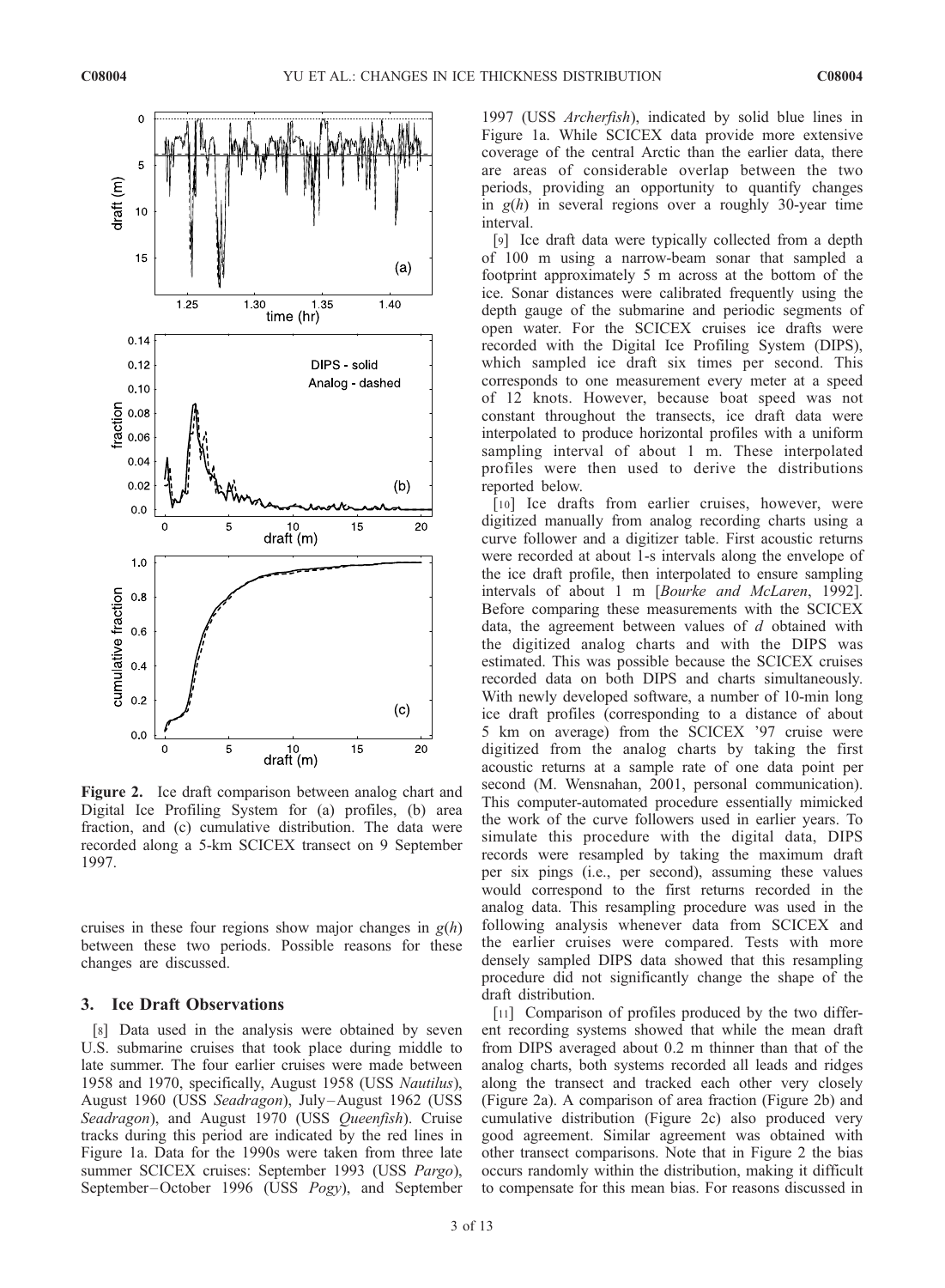

Figure 3. Regional ice draft distributions from the three SCICEX cruises in 1993, 1996, and 1997. The draft bin is 10 cm. Locations of the six areas are shown in Figure 1b. Average draft and date of each transect are also shown.

section 5, we did not apply any bias correction to the distributions from either period.

#### 4. SCICEX Ice Thickness Distributions

[12] Before examining longer-term changes we first looked at spatial and interannual variations in draft observed during SCICEX cruises in 1993, 1996, and 1997. Ice draft distributions were computed from DIPS data using 10-cm bins in each of the six regions shown in Figure 1b. Rather than being limited to just those crossings defined by Rothrock et al. [1999], the results here include all ice draft measurements made within each region. Thus our statistics generally cover a broader area and include more data from each region. It should be noted, however, that uncertainties in some of the DIPS data caused us to discard occasional points that may have been open water. As a result, open water fractions reported below may significantly underestimate the true values.

[13] Figure 3 shows regional and temporal differences observed during the 1990s cruises. While there are significant differences among regions and years, all the curves have a local minimum near  $d = 1$  m. This minimum appears to mark the boundary between first-year and multiyear ice. Ice to the left of this minimum is mostly young and recently rafted ice, while ice immediately to the right is mostly second-year ice that has survived the proceeding summer melt season. In areas with large amounts of seasonal ice (e.g., the Chukchi Cap and Beaufort Sea), the fall distribution is dominated by the young first-year ice. In areas of perennial ice (e.g., the Canada Basin and North Pole), the second-year ice is replaced by older multiyear ice and reaches a maximum in the distribution where 2.0 m  $\leq h \leq$ 2.5 m (i.e., 2.2 m  $\leq h \leq 2.8$  m). The thickness distribution theory of Thorndike et al. [1975] predicts that with sufficient time, this maximum should occur near the thermodynamic equilibrium thickness  $H_e$  defined by Maykut and Untersteiner [1971], while ice to the right of  $H_e$  should largely be composed of ridged ice. This picture is supported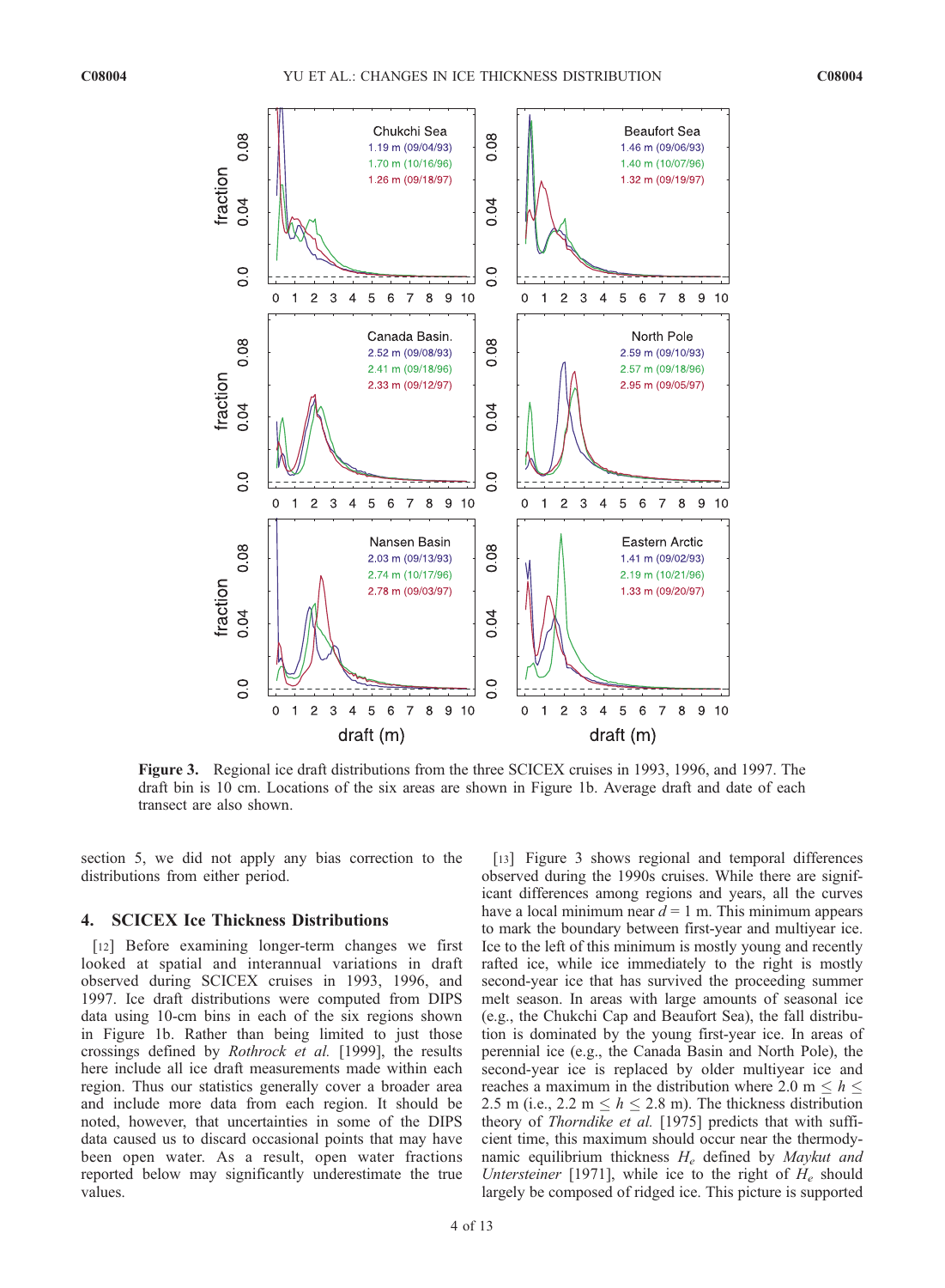

Figure 4. (a) SCICEX ice draft distributions averaged over the entire cruise track for each year. (b) Locations with usable ice draft data in 1993 (blue), 1996 (green), and 1997 (red).

by the SCICEX transect records, which showed almost no smooth ice above 4 m draft.

[14] The peak of  $g(h)$  in the Nansen Basin and eastern Arctic, which generally lie within the Transpolar Drift Stream, occurred at somewhat smaller drafts than in the central Arctic. This could be due to regional differences in climate, to large contributions of thin ice from the Laptev Sea, to the presence of younger ice that did not have sufficient time to approach equilibrium, or to some combination of the three. Year-to-year variability in the location of the multiyear maximum was significant. Between 1993 and 1996 all the peaks shifted toward thicker ice; the changes were most prominent in the eastern Arctic and around the North Pole. Changes from 1996 to 1997 were much less consistent. The peaks generally moved toward thinner ice in the eastern Arctic, the Chukchi Cap, the Beaufort Sea, and the Canada Basin. However, the change was minimal around the North Pole, and the peak even moved toward thicker ice in the Nansen Basin. These differences (Figure 3) cannot be explained by differences in cruise dates, i.e., by differences in the amount of new ice produced between early September and early October. The most dramatic change was in the Beaufort Sea where multiyear draft appears to have decreased by about 1 m. This change

would require a freshening of the upper ocean, which was observed in fall 1997 [McPhee et al., 1998; Macdonald et al., 2002].

[15] Variations in average draft during the SCICEX cruises were much larger in the Transpolar Drift Stream (i.e., the Nansen Basin and the eastern Arctic) than in the central Arctic, about  $75 \text{ cm}$  versus  $15-35 \text{ cm}$ . This is unlikely to reflect year-to-year changes in thermal forcing but rather differences in the relative amounts of multiyear and first-year ice in the Drift Stream. In the eastern Arctic, for example, there was a major increase in the amount of multiyear ice in 1996, which produced a strong peak at about 1.8 m. A similar peak was found in the Nansen Basin the following year, located this time at about 2.2 m. It appears that there was a temporary change in drift patterns in 1996 that advected thicker ice from the western Arctic into the Drift Stream. This ice then thickened by about 40 cm during the following year as it moved toward Fram Strait.

[16] Figure 4a shows ice draft distributions for each of the three SCICEX cruises, averaged over all six regions from the track segments in Figure 4b. The maximum year-to-year variation in average draft within the basin is 30 cm, due primarily to changes in the distribution of  $1-3$  m ice. The year 1997 appears to have been unusual, with a substantial decrease in the amount of  $1.5-2.2$  m ice and an increase in the amount of  $0.5-1.5$  m ice occurring in the Chukchi Cap, Beaufort Sea, and eastern Arctic.

[17] Ice conditions in the Canada Basin varied interannually. The distribution of thinner ice in peripheral regions like the Chukchi Cap and the Beaufort Sea is sensitive to the location of the summer ice edge so substantial year-to-year variations are to be expected, particularly during the fall. The ice cover in the eastern Arctic, the Nansen Basin, and to some extent, the North Pole sector is made up of a constantly changing mixture of thicker ice from the western Arctic and younger ice from the eastern marginal seas, leading to fairly large interannual variability in these sectors as well. While differences in the individual cruise tracks could be a factor, Figure 4a shows that there is a strong interannual variability in the thickness, presumably reflecting changes in drift patterns and thermal forcing.

## 5. Comparisons Between 1958–1970 and 1993–1997

[18] Two sets of analyzed ice draft distributions from the 1958– 1970 period were available for the comparisons. The first were estimates from the 1960 and 1962 cruises made by *Tucker and Hibler* [1986]. These data, also published by LeSchack [1980] and used by Rothrock et al. [1999], were grouped into 1-m bins up to a thickness of 12 m where the cumulative fraction reached at least 98– 99% of the total area. The second set was computed by *McLaren* [1989] from the 1958 and 1970 cruises. His data were grouped into irregularly spaced thickness bins, and any ice thicker than 4 m was assigned to a single, deformed category. By constructing cumulative distributions we were able to interpolate data from these irregular bins into regular 1-m bins so that they could be combined with the 1960 and 1962 data.

[19] To compare the earlier data with the SCICEX observations, we regrouped the SCICEX data into similar 1-m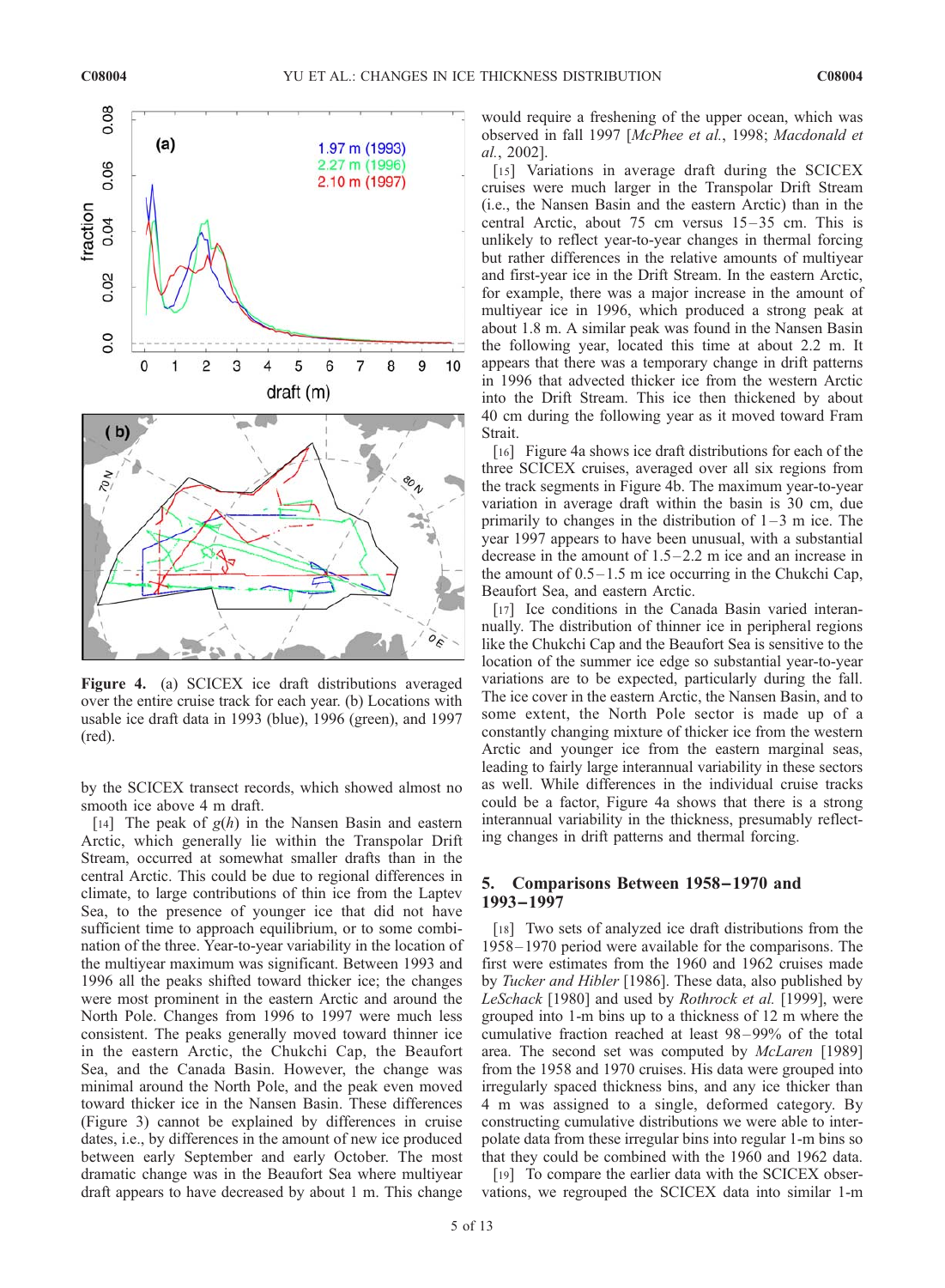

Figure 5. Submarine cruise tracks used to compute thickness distributions in four regions during 1958 – 1970 (red) and 1993 – 1997 (blue).

bins. Although coarse, this bin size does allow rough identification of the amounts of major ice types. For convenience, we define first-year as thickness  $0-1$  m, level-multiyear  $1-3$  m, and ridged ice  $>3$  m. Figure 5 shows the track segments used in the comparisons. Although these tracks do not overlap entirely, there are four general regions where substantial amounts of draft data were collected during both time periods: the Chukchi Cap, the Canada Basin, the central Arctic, and the eastern Arctic. There are at least 500 km of data available from each of these regions during each period.

[20] Because of differences in season and unresolved issues with some of the DIPS open water data, we did not attempt to estimate changes in open water fraction between the two periods. Comparisons of first-year ice were also complicated because the earlier data were taken during the summer melt season when a considerable amount of open water was often present (e.g., over 20% in the Chukchi Cap sector), while the SCICEX data were taken during the following month after young ice had formed in most of these open water areas. To compare the two data sets it was therefore necessary to estimate how much of the open water from summer would be covered by young ice in September. Using ice strain data from the Beaufort Sea, Maykut [1982] calculated that the average amount of open water in September was about one third the average amount in August. On the basis of these results, a seasonal correction was applied by simply transferring two thirds of the open water observed in the  $1958 - 1970$  data into the  $0 - 1$  m category. Even though this correction is crude, the resulting values (Figure 6) appear to be consistent with those from SCICEX.

[21] It was noted in section 3 that mean drafts calculated from the analog data had a positive bias of 20 cm or more when compared to the digital data. While it would be straightforward to compensate for this bias, we did not think it was necessary in this case. Thicker ice measured in the  $1958 - 1970$  cruises would have continued to thin throughout the remainder of the summer, with some bottom ablation occurring even during September [Maykut and McPhee, 1995; Perovich et al., 2003]. Total thinning during this period could have easily reached  $20-30$  cm, roughly balancing the measurement bias. For this reason, we did not apply any corrections when  $h > 1$  m.



Figure 6. Comparison of ice thickness distributions for the four regions defined in Figure 5. The numbers under each region name are averaged ice thickness for each time period.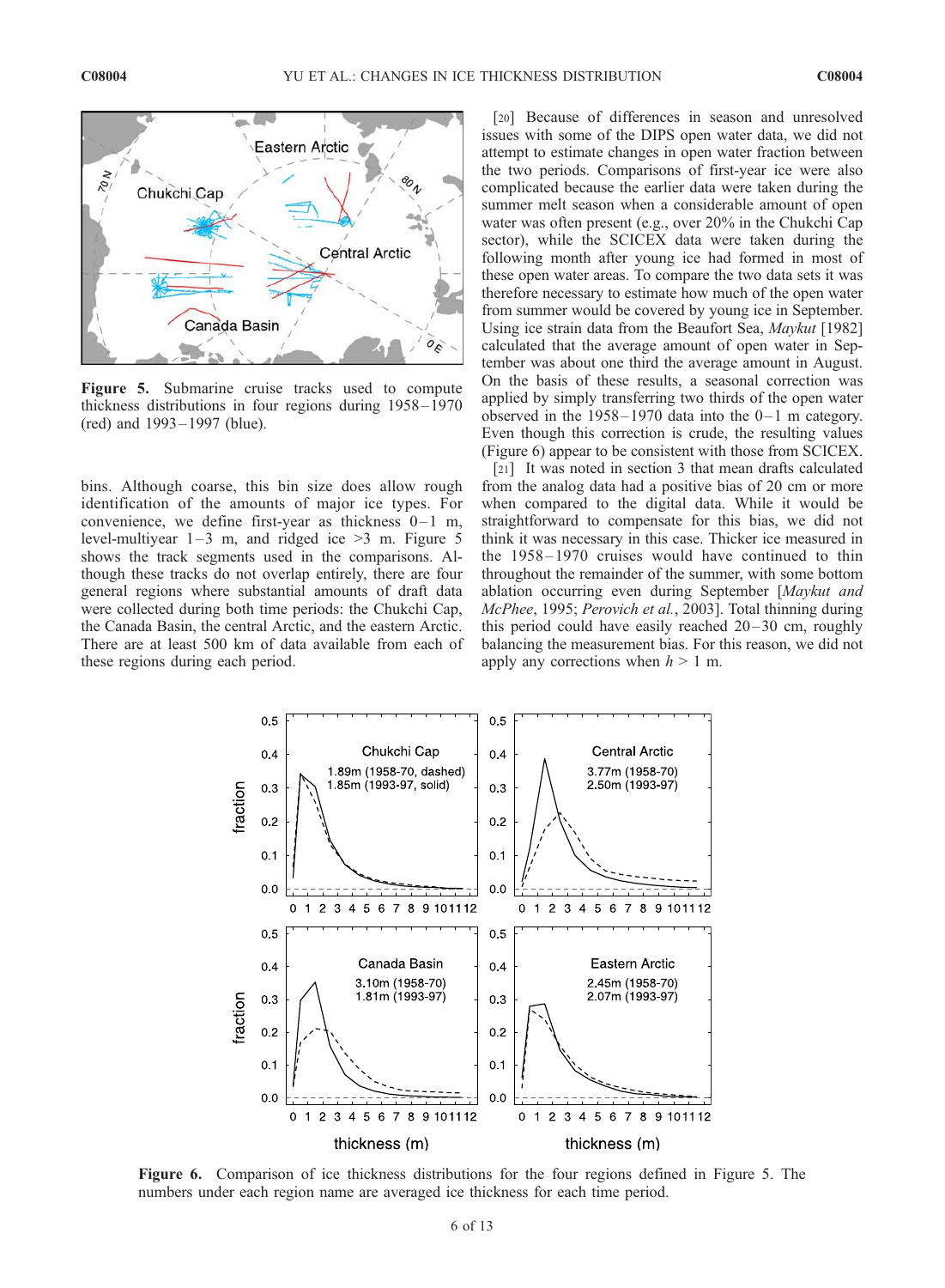

Figure 7. (a) Ice thickness distributions averaged over all four regions during each time period along with averaged maximum and minimum values. (b) Corresponding cumulative thickness distributions.

## 5.1. Differences in Ice Thickness Distributions

[22] Ice draft data in each of the four regions were averaged within each time period and then converted to ice thickness using the relationship  $h = 1.11d$ . Resulting  $g(h)$  distributions for 1958–1970 and 1993–1997 are plotted in Figure 6. Differences between the two periods clearly varied by region. Average thickness in the Chukchi Cap region, for example, remained essentially unchanged despite a small increase in  $1-3$  m ice and a corresponding decrease in ice thicker than 3 m. A similar pattern existed in the eastern Arctic, but there was a greater loss of thicker ice and the average h decreased by over 35 cm. It was in the center of the basin, however, where the largest changes occurred. Average thickness in the Canada Basin and central Arctic sectors decreased by about 1.3 m, due primarily to consistent losses in all categories of ice thicker than 3 m. While there were only small losses from the  $2-3$  m category, there were large increases in ice thinner than 2 m.

[23] This pattern is evident in Figure 7a, which shows  $g(h)$  values obtained by averaging all the ice draft data taken during each of the two time periods. The maximum and minimum values averaged for each period are also plotted to represent the ''interperiod'' variability. The differences in the distributions between the early and the SCICEX cruises are clearly evident. Shown in Figure 7b is the corresponding cumulative distribution  $G(h)$ , which describes the fractional area occupied by ice with thickness less than or equal to h. Overall, the fractional area of first-year ice  $(h < 1$  m) roughly doubled, from  $0.13$  in  $1958 - 1970$  to  $0.26$  in

1993 – 1997; this was accompanied by a corresponding increase of 38% in the amount of ice between 1 and 2 m. The area covered by all other ice categories decreased. There was a  $16\%$  loss in the area of 2-3 m ice and a 42% loss for ice thicker than 3 m, from a concentration of 0.36 to 0.21. The concentration of ridged ice  $(h > 3 \text{ m})$  in these regions decreased from 0.79 to 0.70. This 11% reduction is consistent with an analysis of satellite-derived microwave data that indicates a 14% loss of multiyear ice between 1979 and 1998 [Johannessen et al., 1999]. The Q-Q plot in Figure 8 shows the large departure in the 1990s from that in the earlier years, with the largest deviations appearing at the thicker end of the distribution and the tail skewed toward thinner ice.

#### 5.2. Differences in Ice Volume

[24] The probability density function describing ice volume is  $V(h) = hg(h)$ . This function describes the fraction of total volume supplied by ice with thickness  $h$ . It is dimensionless and integrates to the mean thickness

$$
\overline{h} = \int_{0}^{\infty} V(h) dh.
$$
 (2)

Figure 9 shows ice volume as a function of  $h$  in the four regions during each time period. As with ice area (Figure 6), volume changes were small in the Chukchi Cap and eastern Arctic sectors. Volume losses were much larger in the central Arctic and Canada Basin where there was a strong shift in the peak of the distribution toward thinner ice. In the panel for the central Arctic, the increased fraction at the thicker end of the distribution is introduced artificially because of the linear interpolation for ice thicker than 4 m from the 1958 and 1970 cruises. This will undoubtedly cause additional uncertainty at the tails of the distribution. However, the interpolation produced slightly less thick ice



Figure 8. Q-Q plot comparing the ice thickness distribution in 1958–1970 (x axis) to that in 1993–1997 (y axis). Each square (from left to right) represents thickness distributions at 25%, 50%, 75%, and 90%. The dashed line indicates a 1:1 ratio where there would be complete agreement between the two distributions.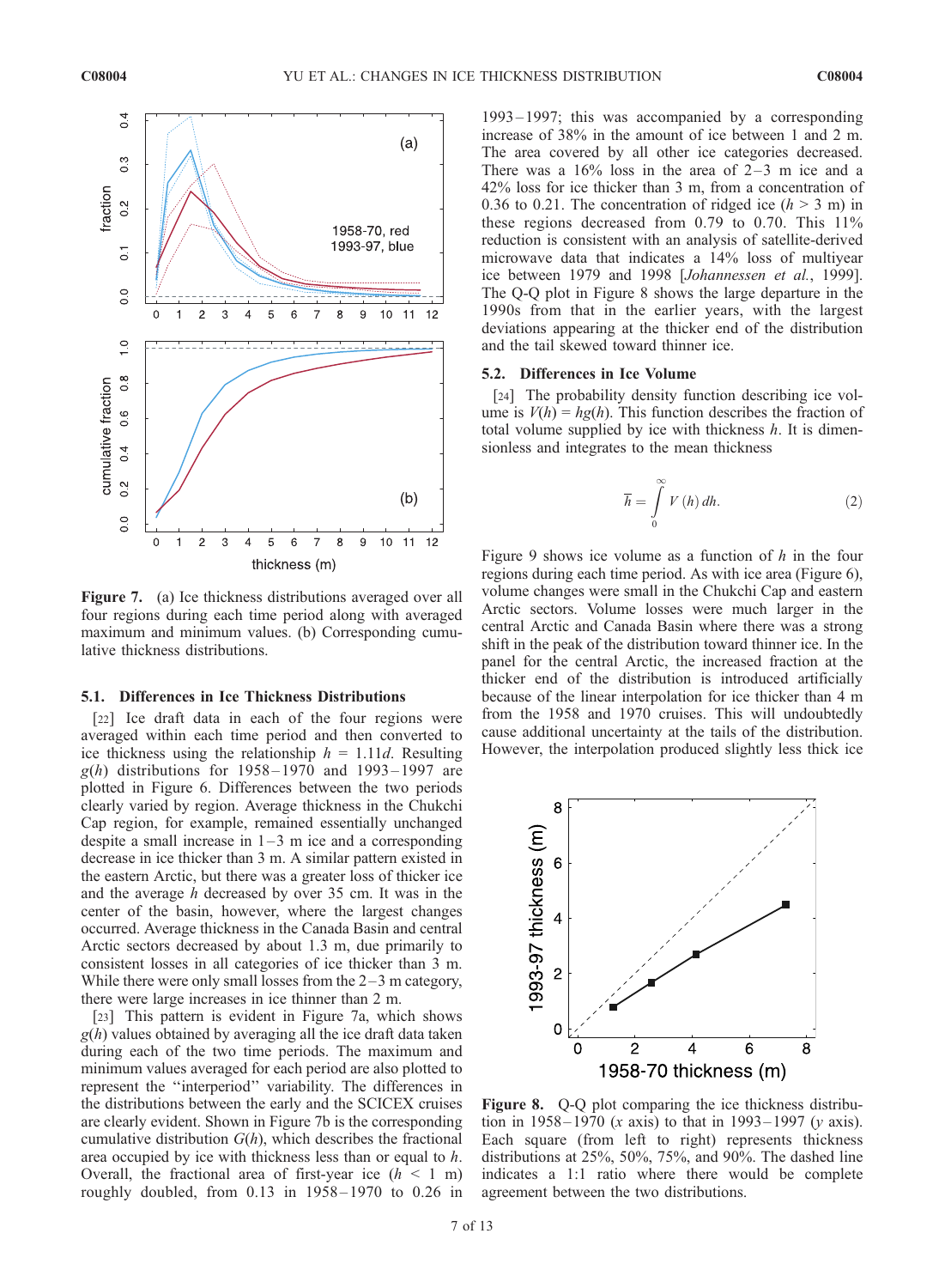

Figure 9. Ice volume as a function of ice thickness for the four regions defined in Figure 5. For comparison the mean ice thicknesses, which represent the total volumes, are shown again for each time period.

when compared with those from the 1960 and 1962 cruises. Therefore we believe that the uncertainty introduced by the interpolation would not change our overall conclusion discussed in the following sections.

[25] For the whole basin there was a net volume loss from all categories of ice thicker than 2 m (Figure 10). Overall, the volume of  $0 - 1$  m ice was about twice as large during the 1990s as during 1958–1970, while the volume of  $1-2$  m ice increased by 39%. On the basis of the limited data available the total net loss of ice volume between 1958 – 1970 and 1993– 1997 was over 30%. It is striking that ridged and multiyear ice account for nearly all the change in ice volume. The volume of ice thinner than 4 m remained essentially unchanged (Figure 10b). It is evident from Figure 10a that volume reductions increased with increasing thickness, ranging from about 16% at 3 m to 86% at 12 m. This observed pattern suggests a long-term depletion of ridged ice through either increased bottom melting and/or decreased ridging.

#### 6. Discussion

[26] According to *Thorndike et al.* [1975], changes in the ice thickness distribution are governed by

$$
\frac{\partial g}{\partial t} = -\nabla g \cdot \mathbf{u} - g \nabla \cdot \mathbf{u} - \frac{\partial}{\partial h}(fg) + \psi,
$$
 (3)

where the terms on the right-hand side of the equation describe the processes of ice advection, divergence, thermodynamic ice growth and melting, and mechanical formation of pressure ridges and open leads. In the



Figure 10. (a) Ice volume as a function of ice thickness averaged over all four regions during each time period. (b) Corresponding cumulative volume as a function of ice thickness.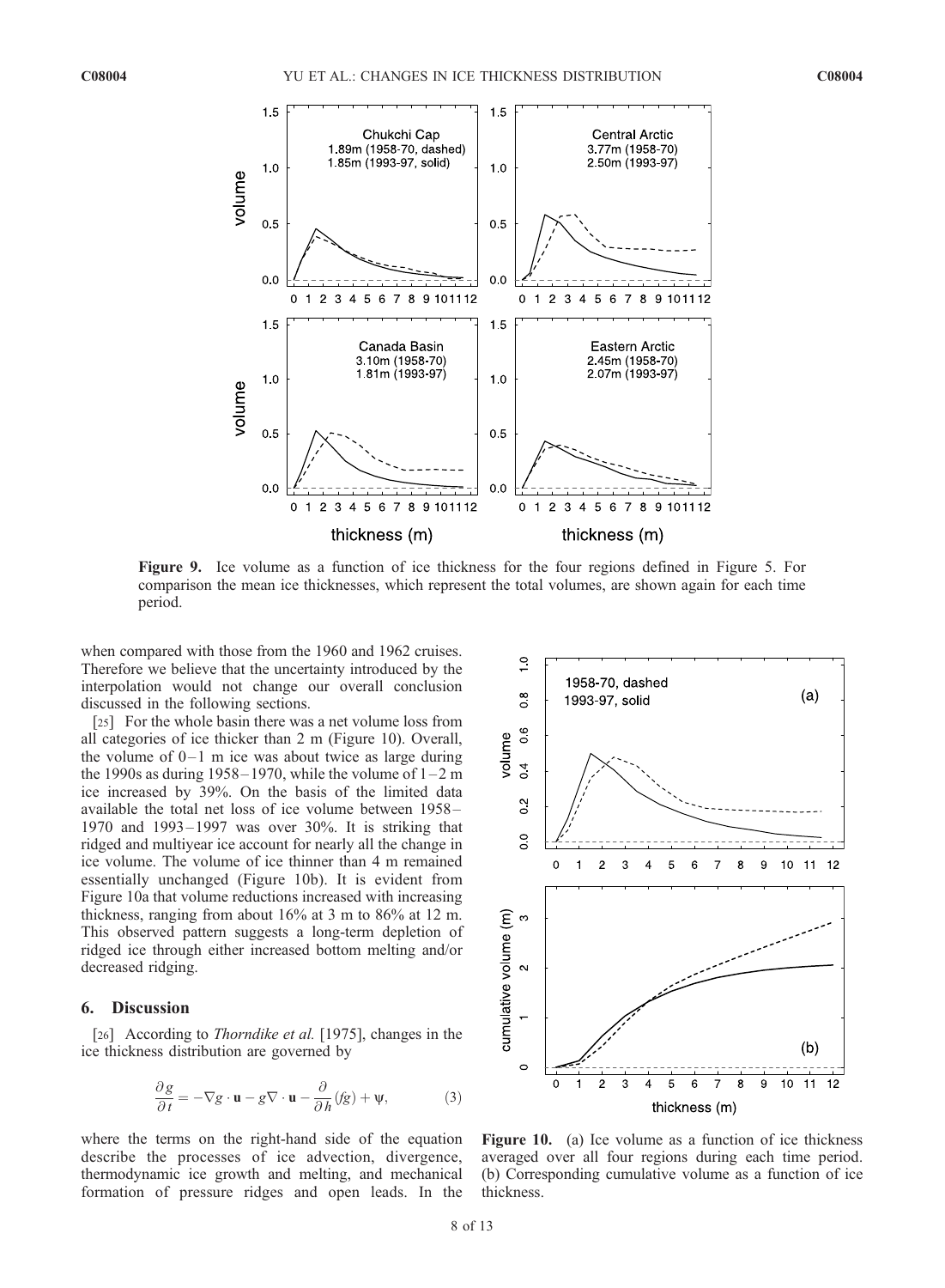following sections, we discuss these processes and their possible role in the observed changes in  $g(h)$ .

## 6.1. Changes in Ice Advection Patterns

[27] Advection constantly moves ice from one region to another in the Arctic. A net transport of ice out of a particular region would reduce the average ice thickness in that region, even if there were no change in ice growth or ablation. It is reasonable, therefore, to examine whether advection may have played some role in altering  $g(h)$ . Because there was no ice buildup in any of the sampled regions, any contribution of advection to the observed thinning must have involved removal of ice from the sampling box (Figure 1a), as opposed to a redistribution within the box.

[28] It has, in fact, been suggested that the reduced ice volume observed during the SCICEX cruises was due primarily to changes in ice drift patterns rather than to changes in thermal forcing. While few direct measurements are available from the earlier period, numerical simulations do suggest a shift in ice motion fields, from a strongly anticyclonic pattern before 1990 to a weaker one in the 1990s [Proshutinsky and Johnson, 1997]. Recent model calculations have investigated this circulation change and its impact on ice volume between the 1950s and the 1990s [e.g., Polyakov and Johnson, 2000; Holloway and Sou, 2002]. Though differing in magnitude, both studies report a decline in mean ice thickness similar to that observed by submarines in the sampled regions. However, both studies also predict an ice ''pileup'' along the Arctic Ocean periphery, particularly in the southern Beaufort Sea and Canadian Archipelago. If this stored ice exists, the reduction in ice volume for the entire Arctic Basin would be much smaller than indicated by the submarine data.

[29] Because ice advection patterns are largely driven by winds, predicted changes in ice volume are especially sensitive to the wind fields and wind stresses used to force the models. A coupled ice-ocean model simulation (J. Zhang, personal communication, 2003) using daily rather than monthly wind forcing predicts an ice build up in the nearshore region of only about 10 cm between 1958 – 1970 and 1993-1997, roughly 1 order of magnitude less than would be required to explain the amount of ice lost from the central basin. Likewise, late September ice charts from the National Ice Center in the 1990s (available at http://www.natice.noaa.gov/products/arctic) show open water and low ice concentrations in parts of the southern Beaufort Sea predicted to have very thick ice. While buoy motions during the 1990s do show a smaller, weaker Beaufort Gyre and somewhat greater transport of ice toward the Canadian Archipelago, there does not appear to be any independent evidence of a massive buildup of ice outside the SCICEX box that could compensate for the loss of ice volume observed in the central basin. It is much more likely that the apparent volume loss is the result of increased ice export through Fram Strait and/or changes in melting/ freezing due to regional warming.

#### 6.2. Changes in Ice Export

[30] The primary outlet for ice export from the Arctic Basin is Fram Strait. Observations from upward looking sonars moored in Fram Strait during the 1990s show a pronounced interannual variability in ice volume flux [Vinje et al., 1998]. Annual values ranged from a minimum of  $2050 \text{ km}^3 \text{ yr}^{-1}$  in 1990–1991 to a maximum of 4700  $km^3$  yr<sup>-1</sup> in 1994–1995. The data indicate that the variability in volume flux during this period was largely due to changes in area flux, rather than to any changes in mean ice thickness or thickness distribution.

[31] An 18-year time series of ice export through Fram Strait between 1978 and 1996 has been derived from satellite observations using combined data sets from SMMR (scanning multichannel microwave radiometer) and SSM/I (Special Sensor Microwave Imager) by Kwok and Rothrock [1999]. They report that the ice area flux through Fram Strait averaged about 670,000  $km^2$  yr<sup>-1</sup> during this period and estimate an average volume flux of  $1745 \text{ km}^3 \text{ yr}^{-1}$ between 1990 and 1995. Despite large daily, monthly, and annual variations, they note that there was a gradual increase of about 9900  $\text{km}^2$  yr<sup>-1</sup> in the area flux throughout the 1978– 1995 period, an upward trend that was correlated with a similar trend in the North Atlantic Oscillation (NAO) index. The changing sign of this index can explain a substantial portion of the climatic variability over the Atlantic sector and has an intimate connection with weather patterns in the Arctic Basin [Serreze et al., 2000; Deser et al., 2000; Vinje, 2000; Parkinson, 2000; Tucker et al., 2001]. During periods of high NAO index, when both the Azores High and Icelandic Low are strong, northerly winds prevail over the Greenland Sea region and favor increased ice export through Fram Strait, such as occurred during the 1980s and 1990s.

[32] Model simulations were used by *Harder et al.* [1998] and by Arfeuille et al. [2000] to derive a time series of ice export beginning in 1958. These studies showed that besides the 1990s, large positive anomalies in volume export also occurred in 1959, 1967-1968, 1981-1982, and 1989. Arfeuille et al. [2000] argue that a number of these earlier export anomalies were due to the presence of very thick ice in the basin, whereas the large volume export in the 1990s was mainly due to strong northerly winds in Fram Strait which produced increased area flux. This conclusion is supported by their discovery that large ice export events in the earlier years lagged volume anomalies in the basin by about two years.

[33] Under steady state conditions net ice production in the basin is balanced by ice export, primarily through Fram Strait. When changes in thermal forcing or ice advection occur, however, this balance may be upset and act to shift the system toward a new steady state condition. Although exact steady state is unlikely to ever be achieved owing to constantly shifting forcing, the idea of a balance between export and net ice production is useful in understanding how the overall system works. Ice exported through Fram Strait causes areas of open water to be created within the basin, the total area created being about the same as the area of ice lost. Subsequent ice growth, rafting, and ridging in these areas are important factors in the development and maintenance of  $g(h)$ . An increase in the rate of area export produces a corresponding increase in the area of open water created and a decrease in average ice thickness within the basin. On the other hand, ice volume export anomalies caused by changes in  $g(h)$  do little to alter the amount of open water formation or the export/ice production balance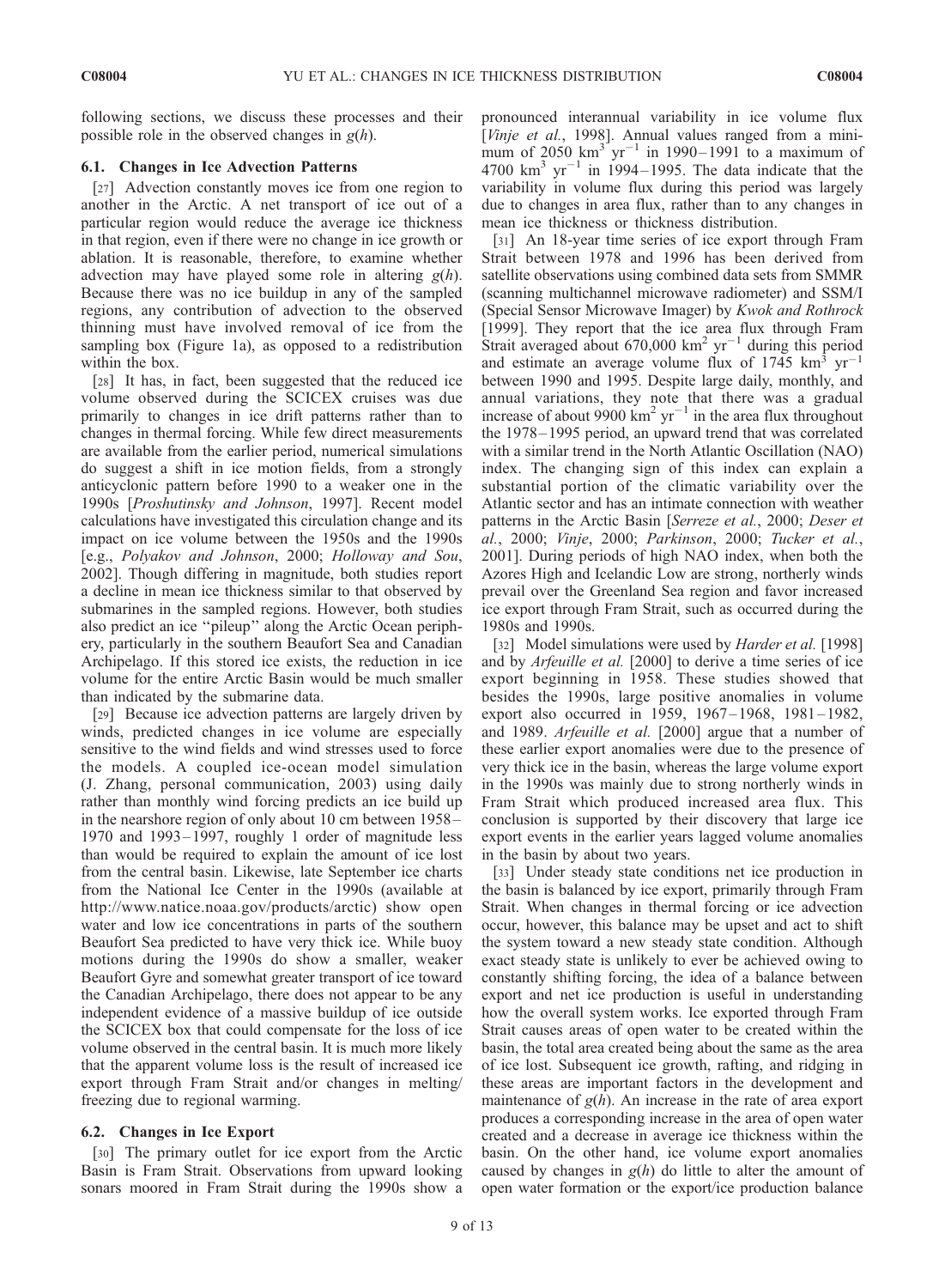within the basin and hence should not have a major impact on average ice thickness. For this reason ice area flux anomalies observed during the late 1980s and 1990s are likely to have had a much larger effect on average ice thickness than the volume flux anomalies observed during the 1960s and 1970s.

#### 6.3. Changes in Ice Growth and Melting Patterns

[34] While it seems evident that changes in ice export played some role in the thinning, it is not clear whether this export was the primary cause or merely a contributing factor in the observed changes. Some clues, however, can be obtained by looking at changes in the shape of  $g(h)$  in Figure 7a. Given sufficient time, the primary peak in  $g(h)$  in areas of perennial ice should occur near the thermodynamic equilibrium thickness  $H_e$  [Maykut and Untersteiner, 1971] because both thicker and thinner ice grow toward  $H_e$  (i.e., the location of  $H_e$  is largely determined by the thermodynamic forcing). If the thickness distribution of ice exported from a region is representative of that region, there should be little impact on the location of the primary peak, although its magnitude could be altered or a secondary peak introduced. This simple picture, however, is complicated by residence time of the ice, spatial and interannual variations in thermal forcing, and by advection of ice between different regions.

[35] These uncertainties can be reduced somewhat by averaging the data over the entire central Arctic and over several different years, as was done in Figure 7; here the fall peak at 1.5 m in  $g(h)$  decreased by about 10% between the two periods. It might be argued that this could be explained by more rapid advection of ice associated with greater area export, which would reduce the residence time of the ice, allowing less ice to approach  $H_e$ . However, analysis of buoy data by Rigor et al. [2002] indicates that changes in residence time were quite small throughout most of the basin. In addition, some of the largest changes in ice thickness occurred in the Canada Basin sector (see Figure 6), the region least affected by variations in ice export through Fram Strait. It thus appears that the decrease in amount of 1.5-m ice was not caused by ice export alone and that reduced ice growth and/or increased summer melting played an important role, suggesting that significant changes in thermal forcing have occurred in the central Arctic.

[36] A variety of different indicators point to changes in Arctic atmospheric circulation. One is a shift in the average pressure pattern. As a result, arctic cyclones have become more common and intense since the mid-1960s [Serreze et al., 2000], suggesting increased poleward heat transport by the atmosphere, which may have contributed to rising surface air temperatures observed in many arctic regions. Data from Russian North Pole drifting stations, drifting buoys, and coastal stations show an increased January to July surface air temperature of  $0.2^{\circ} - 0.9^{\circ}$ C per decade since as early as 1961 [Serreze et al., 2000]. The warming was also evident in the empirical orthogonal functions of surface air temperatures computed by Wang and Ikeda [2000]. They showed that there have been several major warming events since the 1970s, the warming in the 1990s being the strongest and longest.

All these warming events lasted for at least 4 years and were persistent throughout all four seasons.

[37] An increase in near surface air temperatures would presumably have a direct impact on sea ice thickness. In fact, observations at the North Pole Environmental Observatory in spring 2002 revealed a winter ocean mixed layer that was more shallow and less saline than usual, a sign of a possible decrease in winter ice production (M. Steele, personal communication, 2002). Although increased air temperatures would affect ice growth in all thickness categories, long-term effects will be seen most strongly in the amount of thicker ice. This is due to differences between summer and winter growth rates and to the transformation of thicker ice into thinner. While summer melting of undeformed ice is nearly independent of thickness, winter ice growth rates depend inversely on thickness. This means that during the winter, thinner ice can recover much more of any increased summer mass loss than can thick ice. The result is a progressive loss of thicker ice as has been shown in model simulations by Bitz and Roe [2004]. This effect would be magnified by a lengthened melting season. According to passive microwave data collected from 1979 to 1996 by the SMMR and SSM/I satellite sensors, the number of melt days per summer has increased by 5.3 days (8%) per decade [Smith, 1998].

[38] Another important consequence of the overall thinning is a positive feedback process that acts to enhance bottom melting, particularly in areas of deformed ice. A substantial amount of the solar radiation absorbed by thinner ice and melt ponds is transmitted through the ice cover and absorbed in the ocean mixed layer. This absorbed heat is subsequently returned to the underside of the ice in the form of an oceanic heat flux that causes bottom melting during the summer or retards ice growth later in the fall. All other things being equal, solar heat transmission to the mixed layer should increase exponentially with decreasing ice thickness, leading to further heating and additional thinning, a classic positive feedback that acts to magnify the effect of changes in climate on average ice thickness. Model simulations [e.g., *Maykut and Untersteiner*, 1971] indicate that  $H_e$  is very sensitive to even small changes in the oceanic heat flux and the amount of bottom melting.

[39] Because of increased turbulence and greater surface area, pressure ridge keels tend to receive more of this oceanic heat and to experience greater melting than the surrounding flat ice. The effects of this process were evident during the Surface Heat Budget of the Arctic Ocean (SHEBA) 1998 experiment where multiyear ice floes, and especially deformed ice, were observed to experience greater thickness losses than the smoother first-year floes. The large mass losses at the bottom were almost certainly related to the relative thinness  $(< 2 \, \text{m})$  of the ice that allowed enhanced transmission of solar radiation to the ocean in the vicinity of the SHEBA station. While most of this heat contributed directly to bottom ablation, observations by Macdonald et al. [2002] indicate that some could be sequestered and released slowly over extended periods of time. Using the stable isotopic  $(\delta^{18}O)$  composition of sea water collected during the SHEBA drift, they found an exceptional high inventory of fresh water, elevated by ice melt but primarily by the Mackenzie River runoff, penetrating to a depth of  $20-30$  m where sensible heat was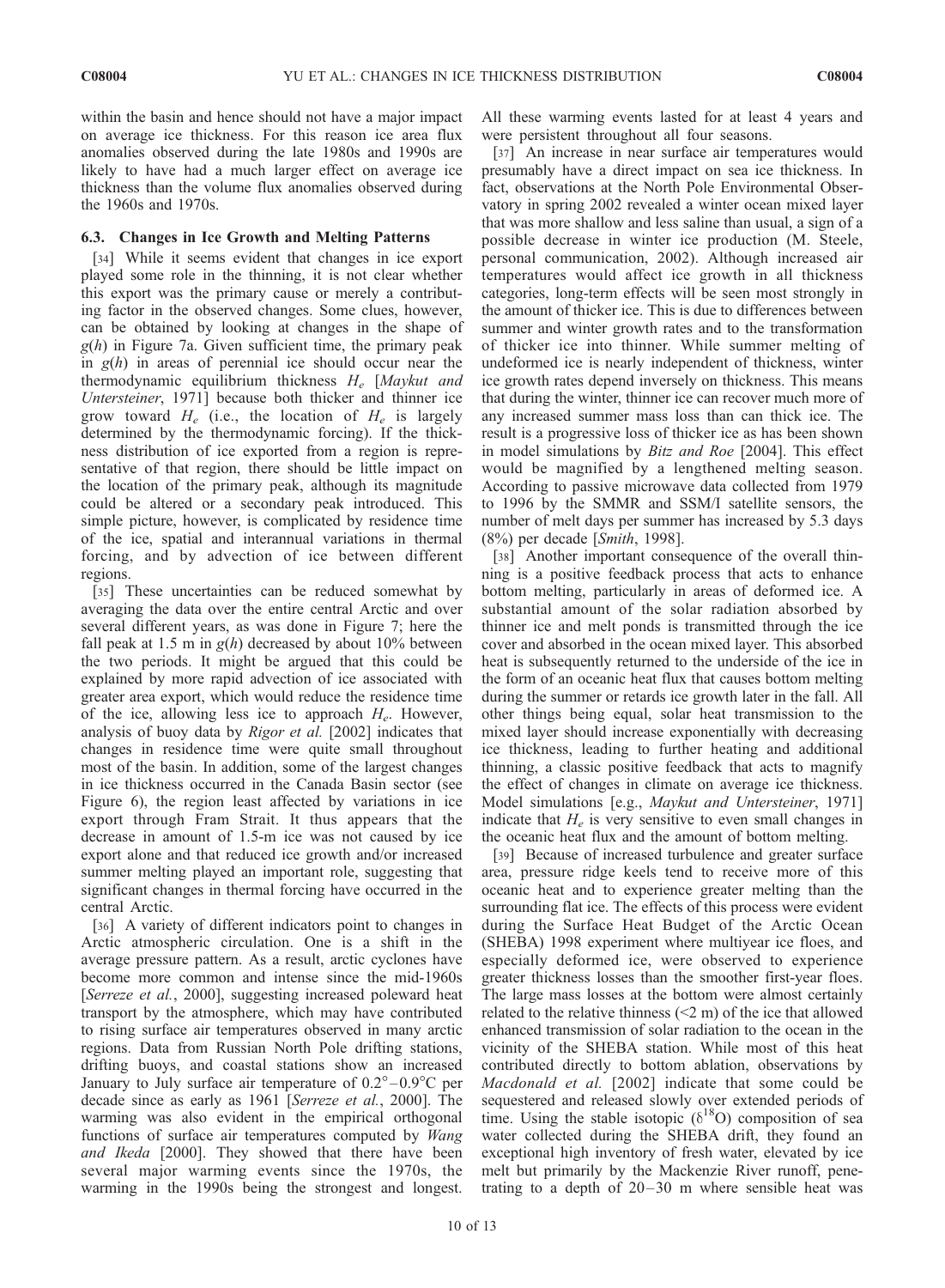

Figure 11. Winter (December through March) AO index, based on the difference of normalized sea level pressures between Lisbon, Portugal, and Stykkisholmur, Iceland, from 1984 to 2000. The index was negative during most of the early cruise years (indicated by the letter ''a'') and positive during the later cruises (indicated by the letter ''b'').

trapped by the increased stratification. Release of this heat later in the year would have a much greater impact on thicker ice than on thin ice; during the early fall, for example, a small oceanic heat flux could allow the ablation of thicker ice to continue and, at the same time, allow thin ice to grow rapidly. In any case, the model results and SHEBA data indicate that solar heating of the oceanic mixed layer is likely to have been a major factor in shifting the peak of  $g(h)$  (Figure 7a) and in reducing the proportion of thicker ice.

#### 6.4. Changes in Ice Deformation

[40] The SCICEX data have revealed large losses in the amount of thicker ice, particularly in the proportion of very thick, ridged ice that has become increasingly rare. Basinwide, ice thicker than 8 m accounted for about 9% of the area in the 1960s and only about 2% in the 1990s; less than 1% of the ice was thicker than 10 m in the 1990s. As noted above, both ice export and warming act to reduce the amount of thicker ice, but other factors could also contribute to the reduction. Increased ice area export, for example, is likely to produce greater divergence and reduced ridging rates within the central basin. It is also possible that thinner floes may not be able to support the deep rubble piles associated with the formation of very thick ridges, making it more difficult for them to be created.

[41] While there are no direct measurements to show that the rate of ice ridging has decreased in recent years, some evidence does indicate a shift in the ice motion fields that could be connected to decreased ice ridging. An analysis of drift data from the arctic buoy array shows a correlation between decadal variations in ice motion and the high/low phases of the Arctic Oscillation (AO) [Rigor et al., 2002]. According to this study, the Beaufort Gyre was much stronger during periods of low AO index. Strong cyclonic circulation pushed ice from the western Arctic into the East Siberian Sea, weakening direct advection of ice from the East Siberian and Laptev Seas via the Transpolar Drift Stream and causing ice to circulate longer within the Arctic Basin. When the index was high, however, both winter and summer ice motion fields were highly correlated with the AO index and area flux from the west to the east almost vanished. There was also about a 10% increase in area flux

through Fram Strait and a doubling of divergence rates in the eastern Arctic; ice divergence for the entire basin increased by about 13%. The winter AO index (January – February-March) was generally negative for 1950-1988 and positive for 1989-present (Figure 11). The persistent negative phase of the AO coincides with the period of thicker and more ridged ice during 1958 – 1970, and the positive phase with the thinner ice observed during the SCICEX cruises. Because of the increased divergence the positive phase is likely to weaken ridging and lead to a less compacted ice cover that favors the growth of young ice and the rapid flushing of ice from the basin. The correlation between the AO index and time-dependent differences in  $g(h)$  suggests that a significant part of the observed changes in the ice cover are part of some longer-term cycle that could recover when the AO shifts back to a negative phase.

#### 7. Summary

[42] A previous analysis of submarine observations [Rothrock al., 1999] indicates that mean ice draft at the end of the melt season decreased throughout most of the deep water portions of the Arctic Basin over the past several decades, from about 3.1 m in 1958 – 1970 to 1.8 m in 1993– 1997. In this paper, we expand the earlier study to examine differences in the ice thickness distribution between the two periods, using an augmented set of submarine data from some of the same cruises. Comparisons of ice draft measurements between the two periods show that the fractional coverage of first-year ice  $(h < 1 \text{ m})$  increased from less than  $20\%$  of the area in  $1958 - 1970$  to almost one third of it in 1993–1997. While the coverage of  $1-2$  m ice increased from 24% to 33%, there was a decrease in all thicker ice categories. The overall volume loss was about 32%, which is 8% less than the value reported by *Rothrock et al.* [1999]. The main cause of this difference is that more submarine tracks are included in this analysis, in particular those in the Chukchi Sea. Because the cumulative volume of ice thinner than 4 m was nearly the same during the two periods, the net loss in volume was caused almost entirely by a large reduction in the amount of ridged ice.

[43] The exact reasons for the observed changes in  $g(h)$ cannot be established with certainty from the available data,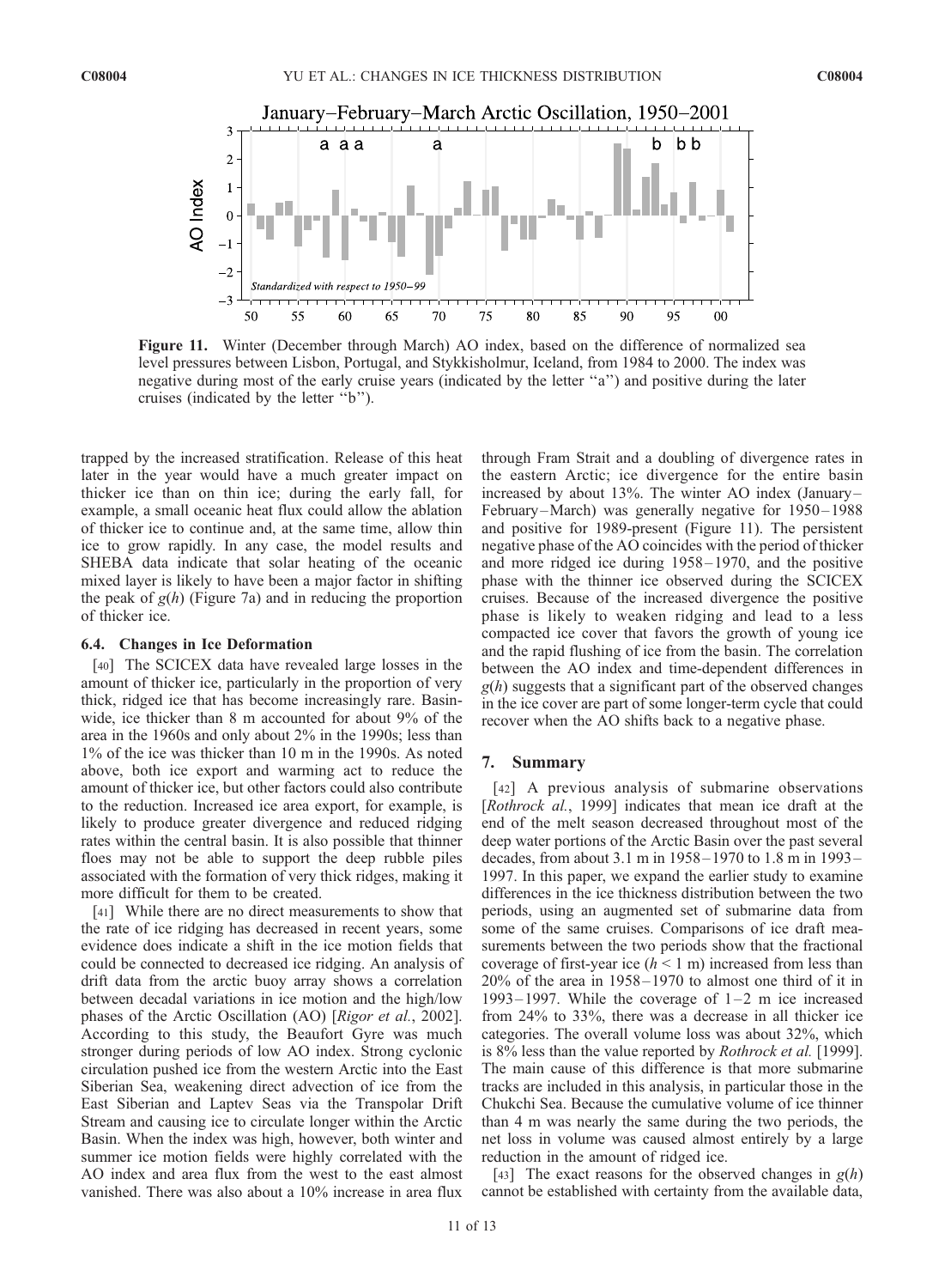but both increased area export through Fram Strait and general warming are likely to have been involved. Surprisingly, the increased ice export and greater divergence within the basin seem to have had relatively little impact on the thickness distribution and volume of ice in the eastern Arctic (Figures 6 and 9), the location of which is slightly different from that defined by Rothrock et al. [1999]. Buoy data, however, indicate that the Beaufort Gyre shifted westward during the 1990s so that the central Arctic sector (as defined here) was entirely within the Transpolar Drift Stream [Rigor] et al., 2002]. The dramatic increase in thinner ice seen there (Figure 6) suggests that the amount of thin ice and open water in the vicinity of the North Pole may have a more direct link to the export rate through Fram Strait than to regions further upstream. We do not believe this to be the case in the Canada Basin sector, which was within the Beaufort Gyre during both periods and which should be only weakly affected by export variations. Changes in this sector were comparable to those in the central Arctic but were presumably driven mostly by warming air temperatures, a prolonged melt season, and strong feedback between thinning ice and solar heating of the upper ocean. While these same factors would also have contributed to thinning in the central Arctic, their relative importance is difficult to determine because of changes in the location of the Transpolar Drift Stream. Nevertheless, the evidence indicates that increased thermal forcing has reduced  $H_e$  and played a major role in changing the overall position of the peak in  $g(h)$  (Figure 7). This brings into question the hypothesis of Holloway and Sou [2002] that changes in average ice thickness are due primarily to the advection and ''pileup'' of ice along the coastal regions of the Canadian Archipelago.

[44] Decadal variations of the NAO and AO indexes correlate with the interannual variability of the ice thickness distribution observed between 1958 –1970 and 1993 –1997, as well as with ice export anomalies in Fram Strait. At the same time, changes in the shape of  $g(h)$  and other field data suggest changes in thermal forcing. Unfortunately, the ice thickness record by itself does not provide sufficient information to establish the relative importance of changes in dynamic and thermodynamic forcing. Yet this is important because changes due to variations in ice export can potentially be reversed, even if climate continues to warm. Largescale model simulations offer the best way to obtain a more quantitative picture of the degree to which climate change has affected overall ice thickness.

[45] Acknowledgments. We thank the U.S. Navy for the extraordinary opportunity presented by the SCICEX program and to the staff of the Arctic Submarine Laboratory for their expertise in SCICEX cruise planning and data preprocessing. We are grateful to Mark Wensnahan, who provided the digitized analog profile data. We also gratefully acknowledge A. Thorndike and N. Untersteiner for providing many helpful suggestions on the manuscript. Comments by R. Kwok, C. Parkinson, and R. Macdonald were very helpful in improving the paper. This work was supported by the National Science Foundation through grants OPP-9617343, OPP-0084271, and OPP- 9910331, and by a joint ONR-NASA grant NAGW-5177.

#### References

- Arfeuille, G., L. A. Mysak, and L. B. Tremblay (2000), Simulation of the interannual variability of the wind-driven Arctic sea-ice cover during 1958 – 1998, Clim. Dyn., 16, 107 – 121.
- Bitz, C. M., and G. H. Roe (2004), A physical explanation for the high rate of sea-ice thinning in the Arctic Ocean, J. Clim., in press.
- Bourke, R. H., and A. S. McLaren (1992), Contour mapping of Arctic Basin ice draft and roughness parameters, J. Geophys. Res., 97, 17,715 – 17,728.
- Carmack, E. C., R. W. Macdonald, R. G. Perkin, F. A. Mclaughlin, and R. Pearson (1995), Evidence for warming of Atlantic water in the southern Canadian Basin of the Arctic Ocean: Results from the Larsen-93 Expedition, Geophys. Res. Lett., 22, 1061-1064.
- Deser, C., J. E. Walsh, and M. S. Timlin (2000), Arctic sea ice variability in the context of recent atmospheric circulation trends, J. Clim., 14, 255-267.
- Gloersen, P., and W. J. Campbell (1991), Recent variations in Arctic and Antarctic sea-ice covers, Nature, 352, 33-36.
- Harder, M., P. Lemke, and M. Hilmer (1998), Simulation of sea ice transport through Fram Strait: Natural variability and sensitivity to forcing, J. Geophys. Res., 103, 5595 – 5606.
- Holloway, G., and T. Sou (2002), Has arctic sea ice rapidly thinned?, J. Clim., 15, 1691-1701.
- Johannessen, O. M., E. V. Shalina, and M. Miles (1999), Satellite evidence for an Arctic sea ice cover in transformation, Science, 286, 1937 – 1939.
- Kwok, R., and D. A. Rothrock (1999), Variability of Fram Strait ice flux and North Atlantic Oscillation, J. Geophys. Res., 104, 5177 – 5189.
- LeSchack, L. A. (1980), Arctic Ocean sea-ice statistics derived from the upward-looking sonar data recorded during five nuclear submarine cruises, ONR Tech. Rep. N00014 – 76 –C-0757/NR 307 – 374, 15 pp., LeSchack Assoc., Silver Spring, Md.
- Macdonald, R. W., F. A. McLaughlin, and E. C. Carmack (2002), Fresh water and its sources during the SHEBA drift in the Canada Basin of the Arctic Ocean, Deep Sea Res., 49, 1769-1785.
- Martin, S., E. Munoz, and R. Dreucker (1997), Recent observations of a spring-summer warming over the Arctic Ocean, Geophys. Res. Lett., 24, 1259 – 1262.
- Maslanik, J. A., and J. Dunn (1997), On the role of sea-ice transport in modifying Arctic responses to global climate change, Ann. Glaciol., 25,  $102 - 106$
- Maykut, G. A. (1982), Large-scale heat exchange and ice production in the central Arctic, J. Geophys. Res., 87, 7971 – 7984.
- Maykut, G. A., and M. G. McPhee (1995), Solar heating of the Arctic mixed layer, *J. Geophys. Res.*, 100, 24,691-24,703.
- Maykut, G. A., and N. Untersteiner (1971), Some results from a timedependent thermodynamic model of sea ice, J. Geophys. Res., 76, 1550 – 1575.
- McLaren, A. S. (1989), The under-ice thickness distribution of the Arctic Basin as recorded in 1958 and 1970, J. Geophys. Res., 94, 4971 – 4983.
- McPhee, M. G., T. P. Stanton, J. H. Morison, and D. G. Martinson (1998), Freshening of the upper ocean in the Arctic: Is perennial sea ice disappearing?, Geophys. Res. Lett., 25, 1729-1732.
- Morison, J., M. Steele, and R. Anderson (1998), Hydrography of the upper Arctic Ocean measured from the nuclear submarine, USS Pargo, Deep Sea Res., 45, 15-38.
- Parkinson, C. L. (2000), Recent trend reversals in Arctic sea ice extents: Possible connections to the North Atlantic Oscillation, Polar Geogr., 24,  $1 - 12.$
- Parkinson, C. L., and D. J. Cavalieri (2002), A 21 year record of Arctic seaice extents and their regional, seasonal and monthly variability and trends, Ann. Glaciol., 34, 441 – 446.
- Parkinson, C. L., D. J. Cavalieri, P. Gloersen, H. J. Zwally, and J. C. Comiso (1999), Arctic sea ice extent, area, and trends, J. Geophys. Res., 104, 20,837-20,856.
- Perovich, D. K., T. G. Grenfell, J. A. Richter-Menge, B. Light, W. B. Tucker, and H. Eicken (2003), Thin and thinner: Sea ice mass balance measurements during SHEBA, J. Geophys. Res., 108(C3), 8050, doi:10.1029/2001JC001079.
- Polyakov, I. V., and M. A. Johnson (2000), Arctic decadal and interdecadal variability, Geophys. Res. Lett., 27, 4097-4100.
- Proshutinsky, A. Y., and M. A. Johnson (1997), Two circulation regimes of the wind-driven Arctic Ocean, J. Geophys. Res., 102, 12,493-12,514.
- Quadfasel, D. (1991), Warming in the Arctic, Nature, 350, 385.
- Rigor, I. G., J. M. Wallace, and R. L. Colony (2002), On the response of sea ice to the Arctic Oscillation, J. Clim.,  $15$ , 2648-2663.
- Rothrock, D. A., Y. Yu, and G. A. Maykut (1999), Thinning of the Arctic sea-ice cover, Geophys. Res. Lett., 26, 3469-3472.
- Serreze, M. C., J. E. Walsh, F. S. Chapin III, T. Osterkamp, M. Dyurgerov, V. Romanovsky, W. C. Oechel, J. Morison, T. Zhang, and R. G. Barry (2000), Observational evidence of recent change in the northern highlatitude environment, Clim. Change, 46, 159-207.
- Smith, D. M. (1998), Recent increase in the length of the melt season of perennial Arctic sea ice, Geophys. Res. Lett., 25, 655 – 658.
- Steele, M., and T. Boyd (1998), Retreat of the cold halocline layer in the Arctic Ocean, J. Geophys. Res., 103, 10,419-10,435.